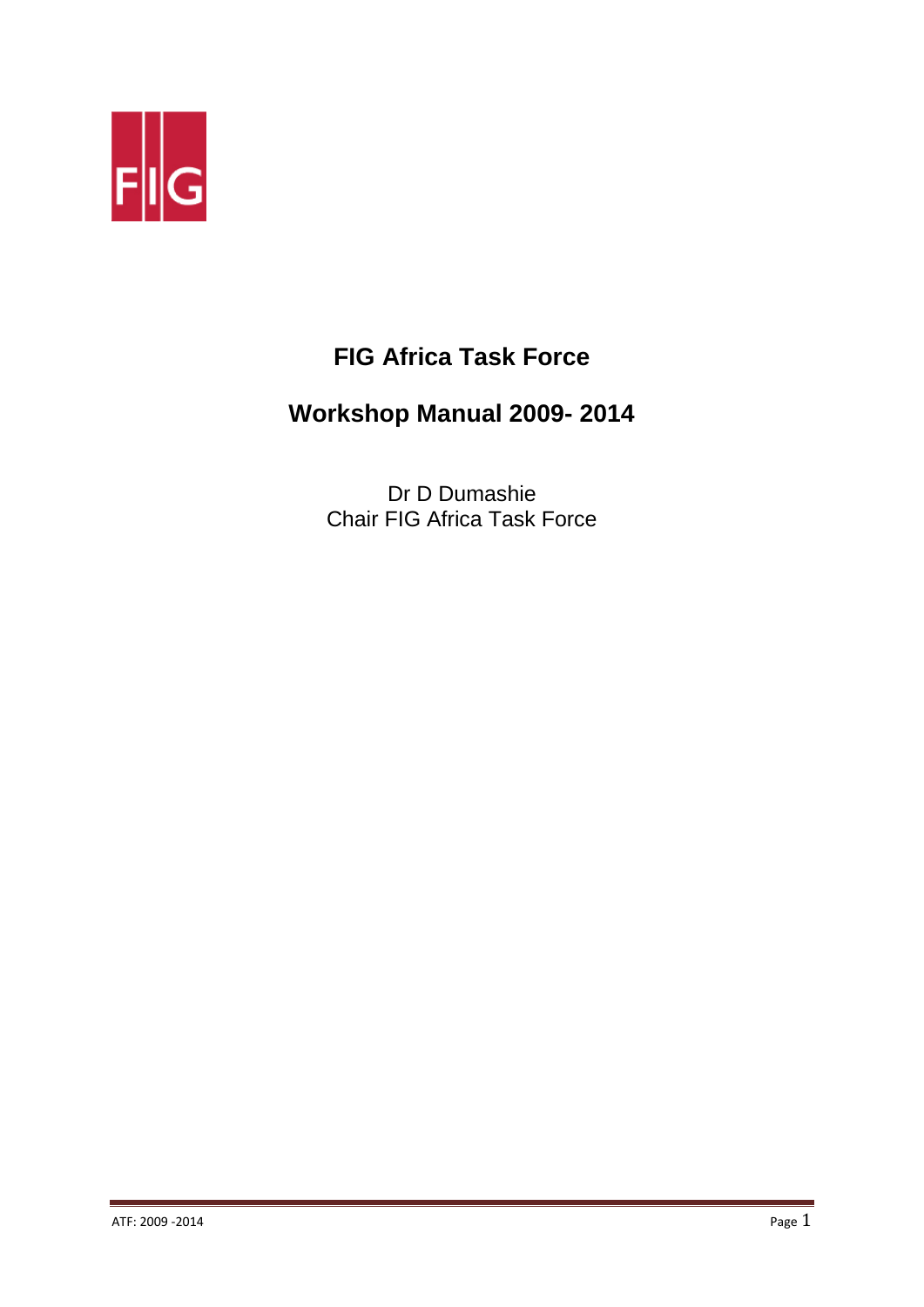## **PREAMBLE**

The FIG Africa Task Force was established at the FIG General Assembly in Eilat, 2009. Workshops have been organised across the African continent in the East, South and West to address the challenges that sub- Saharan African FIG Member Associations face in addressing their capacity issues.

The key purpose of the Task Force was to enable the surveying profession in Sub-Saharan Africa to deal with social responsibility in terms of contributing to achieving the Millennium Development Goals (MDGs) as articulated in the Terms of Reference (www/fig/atf). In this regard, the role of the surveyors as change agents engaging with the politicians and local communities is of key importance. This relates to the professional status of surveyors that, in turn, is based on the principles of social responsibility and justice.

The FIG Africa Task Force (ATF) workshop manual has, over a four year period of 2010-1014 been created from deliberations, roundtables and published outcomes of three workshops.

Each of the workshops emphasised the importance of good land governance and the role of the African Surveying Profession in contributing to meeting the key challenges of poverty alleviation, economic growth, and environmental sustainability.

The Task force was led and organised by Dr Diane Dumashie, Chair of ATF, Director of Dumashie Ltd, UK. The organiser wishes to thank all who participated, contributed, supported and encouraged the work of this Task Force. Each year the Task Force invited an African member association to co-host the workshop event. In this regard, it is gratefully acknowledged the support given by the three hosts: Institution of Surveyors Kenya (ISK), University of Cape Town & South African Council of Professional and Technical Surveyors (PLATO) and Ghana Institution of Surveyors (GhIS).

#### **INTRODUCTION**

The Task Force considered and presents in this workshop manual, new and creative tools to revitalise and strengthen members and their organisations within Sub Saharan Africa. The focus has been be on building the capacity of the surveying organisations and individual surveyors to act as agents of positive change and encourage the process of development and growth for the benefit of Africa and its people.

Within the framework of capacity development and professional ethics the task force looked at developing relevant tools in three key areas:

- **Peri-urban development** to develop tools to plan for access rights to sanitation and water infrastructure in emerging informal settlements. Workshop in Mombasa, Kenya, 2010.
- **Recruitment and involvement of young surveyors and women**  concentrating on ways and means to breaking down entry barriers into the Land Profession, for young people and women. Workshop in Cape Town, South Africa, 2011